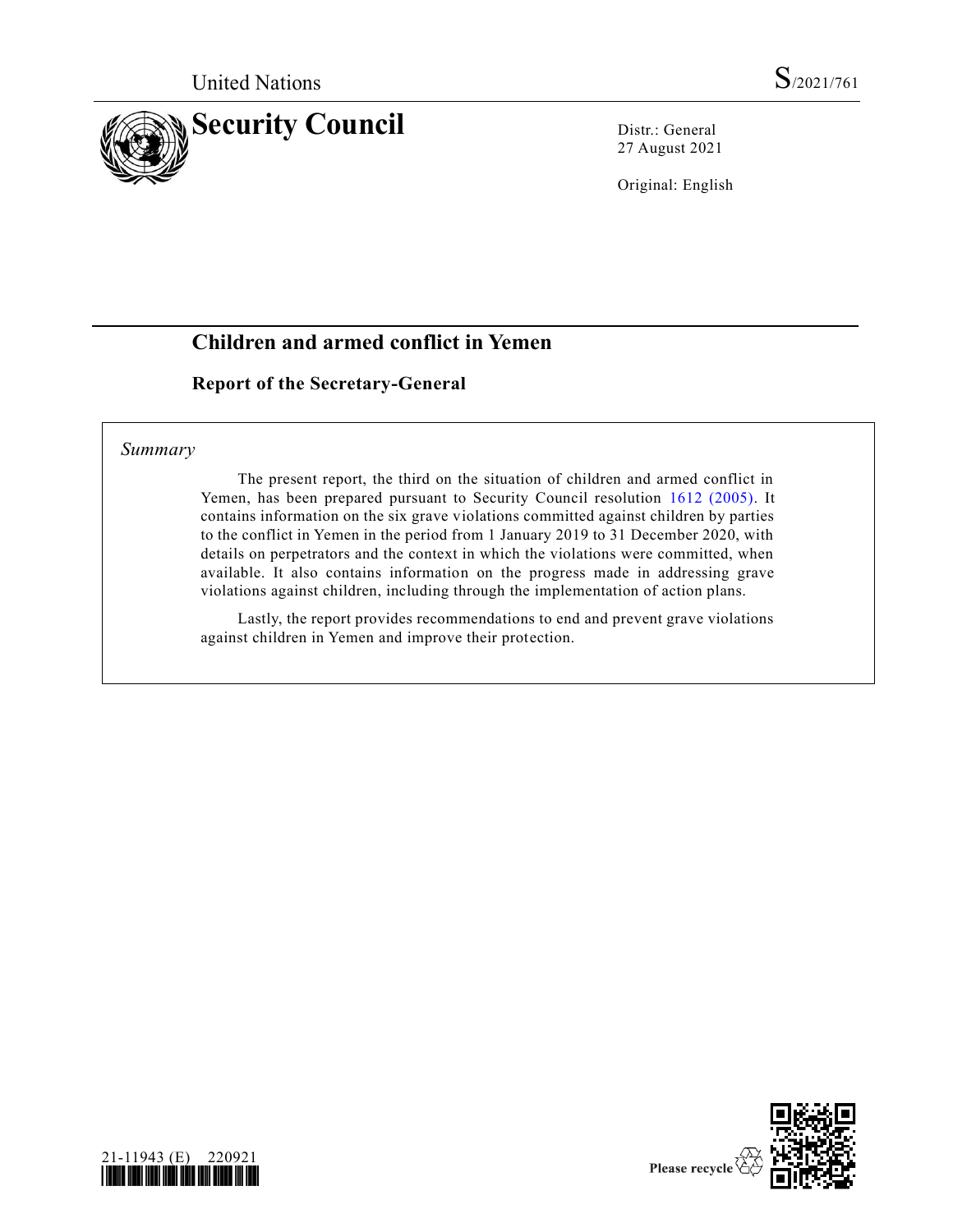# **I. Introduction**

1. The present report, which covers the period from 1 January 2019 to 31 December 2020, has been submitted pursuant to Security Council resolution [1612](https://undocs.org/en/S/RES/1612(2005))  [\(2005\)](https://undocs.org/en/S/RES/1612(2005)) and subsequent resolutions on children and armed conflict. It is the third report on the situation of children affected by armed conflict in Yemen. It documents trends and patterns of grave violations against children since the previous report [\(S/2019/453\)](https://undocs.org/en/S/2019/453) and the adoption by the Security Council Working Group on Children and Armed Conflict of its conclusions on the situation of children and armed conflict in Yemen [\(S/AC.51/2020/1\)](https://undocs.org/en/S/AC.51/2020/1). It also outlines challenges and progress in addressing grave violations and contains specific recommendations to strengthen the protection of children. Where possible, the report identifies parties to conflict responsible for grave violations against children. In that regard, the government forces of Yemen, including the Yemeni armed forces, were listed for the recruitment and use of children under section B of annex I to the most recent report on children and armed conflict [\(A/75/873-S/2021/437\)](https://undocs.org/en/A/75/873) as a party that had put in place measures aimed at improving the protection of children. The Houthis (who refer to themselves Ansar Allah) were listed for recruitment and use under section B, while also being listed under section A as a party that have not put in place measures to improve the protection of children, for killing and maiming and attacks on schools and hospitals. Al-Qaida in the Arabian Peninsula, pro-government militias, including the Salafists and popular committees,  $\frac{1}{1}$ and the Security Belt Forces were listed under section A.

2. The United Nations country task force on monitoring and reporting continued to face significant challenges in monitoring and reporting grave violations against children in over 49 active frontline locations, including the governorates of Ma'rib, Hajjah, Sa'dah, Ta'izz and Hudaydah. It was often difficult to verify information owing to lack of access, security risks, fear, intimidation and threats, and related risks of being arrested and subjected to arbitrary detention and enforced disappearance. In some instances, staff of the member organizations of the country task force were detained by the Houthis and prevented from accessing key locations to collect information related to children associated with armed forces and groups.

3. From March 2020 onward, the onset of the coronavirus disease (COVID-19) pandemic and related restrictions further exacerbated existing challenges. Therefore, the information contained in the present report does not represent the full extent of grave violations committed in Yemen during the reporting period, and the actual number of grave violations is likely to be much higher.

# **II. Overview of political and security developments**

4. Conflict has continued unabated across Yemen since the most recent report of the Secretary-General on children and armed conflict in Yemen [\(S/2019/453\)](https://undocs.org/en/S/2019/453). Fighting intensified on some fronts, particularly in the governorates of Jawf, Ma'rib, Sana'a (Nihm District), Ta'izz, Hudaydah, Bayda', Abyan and Sa'dah. The territorial control exercised by various parties to the conflict continued to adjust during the reporting period. For that reason, the Yemeni armed forces continued to be deployed in various locations across Yemen, including in the northern part of the country. For example, the Yemeni armed forces were present in certain areas of Sa'dah Governorate on the border with Saudi Arabia and in parts of Hudaydah, Ma'rib, and Hajjah Governorates. The Houthis consolidated their territorial control over the northwest of the country, including over the capital, Sana'a, and expanded eastward into areas in Ma'rib, while

**\_\_\_\_\_\_\_\_\_\_\_\_\_\_\_\_\_\_**

<sup>&</sup>lt;sup>1</sup> The pro-government tribal militias known as the popular committees have since renamed themselves Popular Resistance.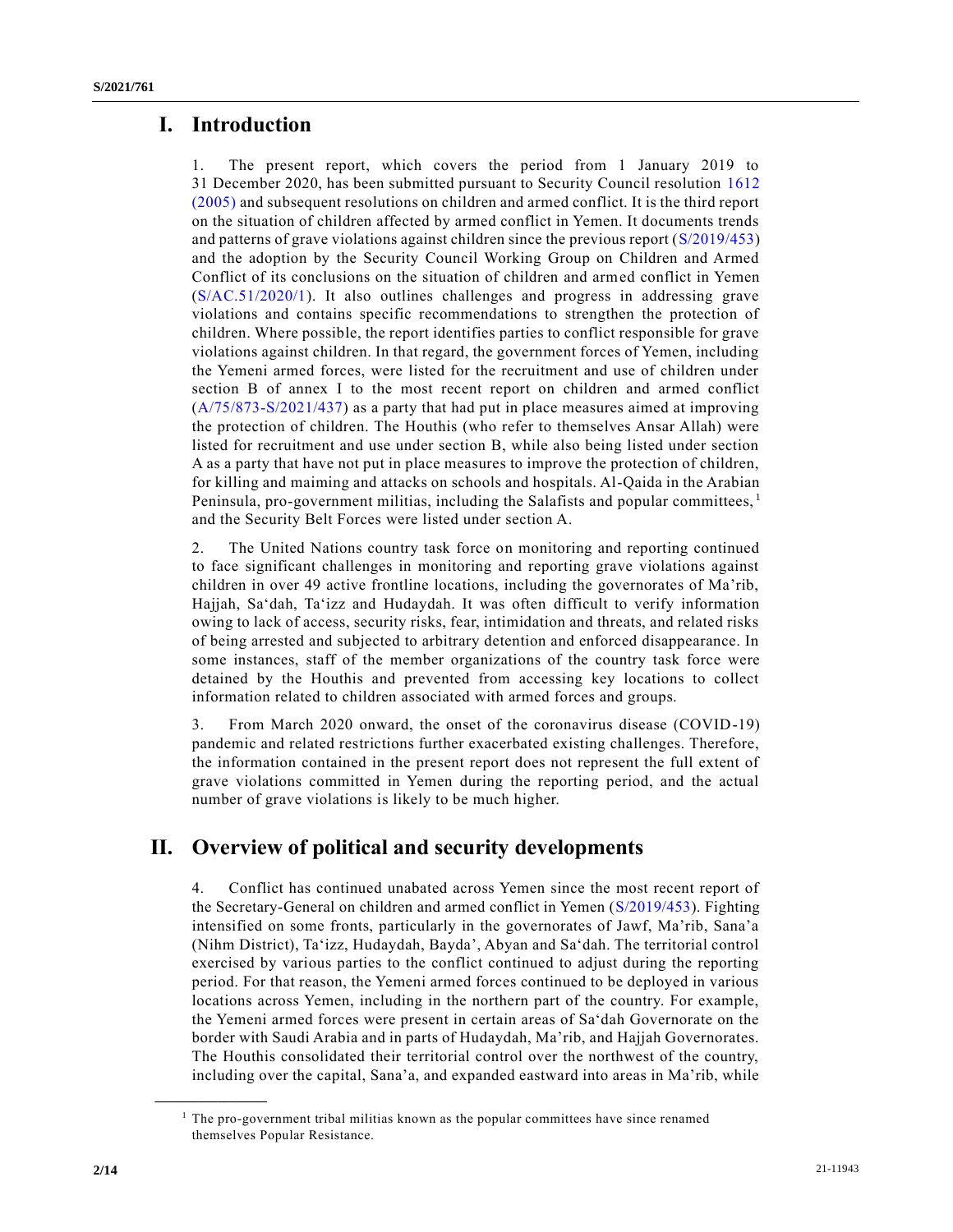control over parts of Ta'izz and Hudaydah remain contested. Meanwhile, Al-Qaida in the Arabian Peninsula continued to operate in Bayda', Abyan, Lahij, and Hadramawt Governorates, as well as in Ta'izz Governorate, where areas controlled by Al-Qaida in the Arabian Peninsula remained inaccessible for monitoring purposes. Much like Al-Qaida in the Arabian Peninsula, Islamic State in Yemen has been mostly active in the country's southern and central governorates, in particular Bayda', Abyan and Aden.

5. In December 2018, the Government of Yemen and the Houthis reached what is known as the Stockholm Agreement, which covers the city of Hudaydah and the ports of Hudaydah, Salif and Ra's Issa, as well as comprising an executive mechanism on activating the prisoner exchange agreement and a statement of understanding on Ta'izz. The Agreement resulted in a significant reduction in the number of civilian deaths and injuries in Hudaydah Governorate. However, fighting persisted along longstanding frontlines, at times in close proximity to built-up residential areas. Frontlines near the city of Ta'izz also remained active, with shelling, armed clashes and attacks with improvised explosive devices despite the presence of civilian populations in those areas.

6. The country's border with Saudi Arabia was the scene of frequent unrest, mostly in the form of cross-border shelling, sporadic ground clashes and air strikes. Tensions spiked in the second quarter of 2019, but then receded by the end of 2019. The Coalition to Support Legitimacy in Yemen resumed air strikes and the Houthis resumed cross-border attacks after an escalation of violence in Sana'a, Jawf and Ma'rib in early 2020. Incidents resulting in child casualties were verified, with Hudaydah, Sa'dah and Hajjah being the governorates suffering the most severe impact. Upticks in air strikes in 2020 were often a response to Houthi cross-border attacks fired into Saudi Arabia.

7. On 25 March 2020, the Secretary-General made an urgent appeal to the parties in Yemen to end hostilities, reach a negotiated political settlement and work to counter the COVID-19 pandemic. The Government of Yemen and the Houthis welcomed the appeal, but hostilities continued. On 9 April 2020, the Coalition announced a two-week unilateral ceasefire to create an environment conducive to peace efforts led by the United Nations.

8. Southern parts of Yemen, in particular Aden, Abyan and Shabwah Governorates, were the scene of high levels of insecurity and civil unrest. In August 2019, heavy clashes occurred in Aden between the Government of Yemen and the Southern Transitional Council, which resulted in the Southern Transitional Council gaining control of key military installations and government buildings. Saudi mediation resulted in a ceasefire, and in November 2019, the Government and the Southern Transitional Council signed the Riyadh Agreement to end the instability in southern Yemen. Implementation of the Agreement was, however, limited and, on 25 April 2020, the Southern Transitional Council unilaterally declared itself a selfadministration, before rescinding that declaration on 28 July 2020. Despite a fragile truce, hostilities have continued intermittently.

9. In October 2020, following months of negotiations facilitated by the United Nations and the International Committee of the Red Cross (ICRC) as part of the Stockholm Agreement, the parties exchanged 1,056 prisoners. Also, in December 2020, the airport of Aden came under missile attack. The attack was targeted at an arriving plane carrying the newly formed cabinet of Yemen and resulted in the death of 17 people, including three ICRC staff members. At the time, there were 49 active frontlines across the country, the highest number ever witnessed. The result was an increase in the number of grave violations against children and a stark humanitarian impact on an already vulnerable conflict-affected population.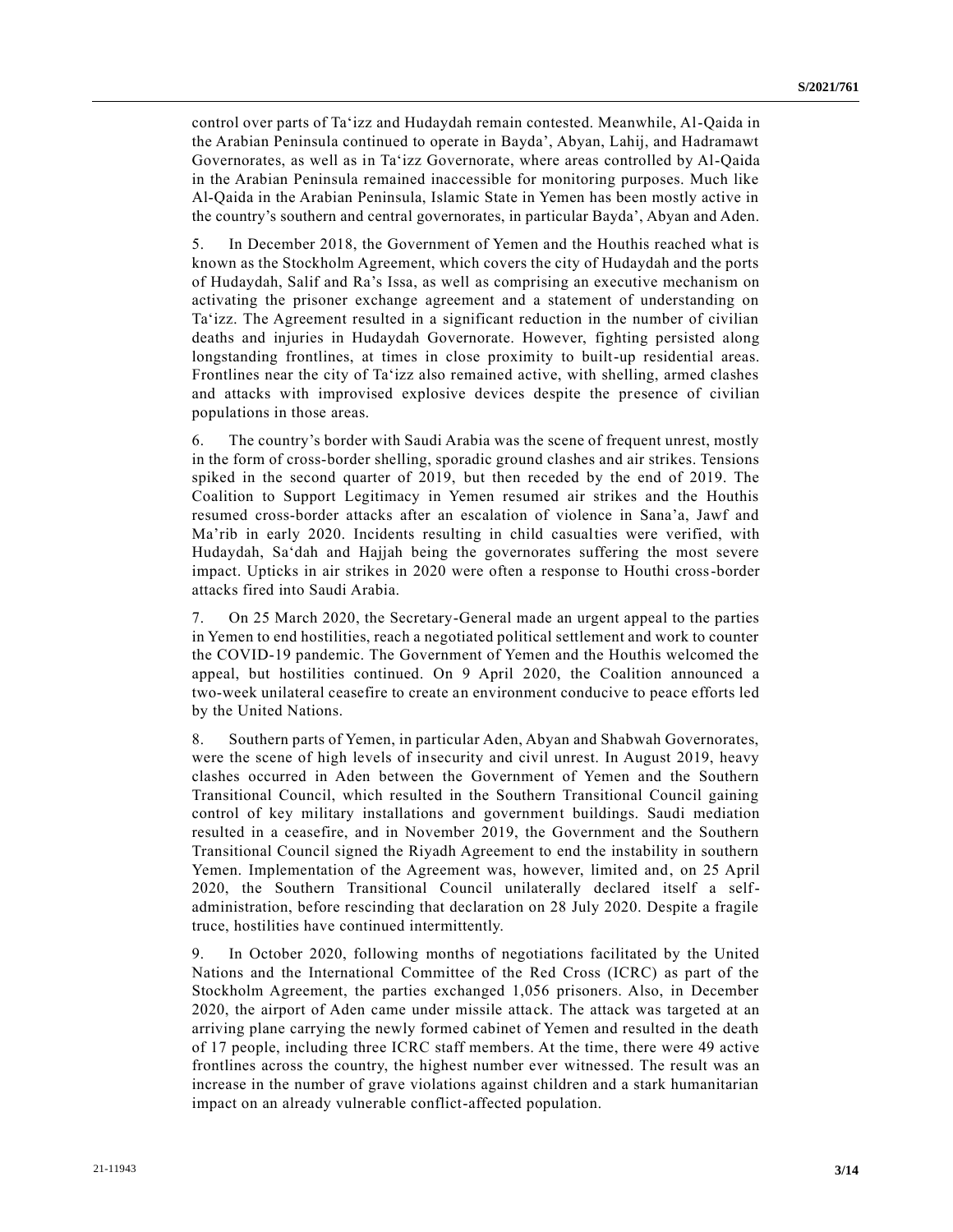# **III. Grave violations against children**

10. During the reporting period (the calendar years 2019 and 2020), the country task force on monitoring and reporting verified 8,526 grave violations against 3,503 children (2,698 boys, 805 girls). Seventy of those children were victims of multiple violations. Compared with the previous report [\(S/2019/453\)](https://undocs.org/en/S/2019/453), the number of grave violations per year has significantly increased. Within the current reporting period, the number of grave violations significantly increased from 4,105 violations affecting 2,162 children in 2019 to 4,421 violations affecting 1,341 children in 2020. Denial of humanitarian access was the most verified violation (4,881 instances), followed by killing and maiming (2,612) and recruitment and use (861).

11. The majority of grave violations (5,304 or 62 per cent) were attributed to the Houthis, while the Yemeni armed forces were responsible for 1,022 violations (12 per cent) and the Coalition for 627 violations (7 per cent). In addition, and this is noteworthy, at least 600 children were affected by crossfire between conflicting parties. Amanat al-Asimah was the governorate with the highest number of grave violations (1,491), followed by Hudaydah (1,263), Sa'dah (974), Ta'izz (677), Hajjah (671) and others (3,450).

12. The monitoring and verification of grave violations against children by the country task force continued to be severely constrained by security and access restrictions, including threats against and the detention of monitors, which posed significant challenges to the effective documentation and reporting of grave violations. The intensity of the conflict and hostilities also hindered the verification of violations.

13. The first case of COVID-19 was recorded in Yemen on 10 April 2020, and movement restrictions for United Nations personnel were enforced to prevent the spread of the virus. While such preventative measures slowed down monitoring and reporting activities, the country task force was able to continue most of its activities.

## **A. Recruitment and use**

14. The United Nations verified that a total of 861 children (789 boys, 72 girls) aged between 10 and 17 years were recruited and used in 2019 (698) and in 2020 (163). There was a decline in the number of children recruited and used in comparison to the two preceding years (896 in 2017 and 370 in 2018), but it should be noted that, during that same period, the country task force faced increasing access and security restrictions and communities were in greater fear to report violations due to risks of retaliation. Cases were attributed to the Houthis (605), Yemeni armed forces (171), Security Belt Forces (52), Shabwani Elite Forces (14), unidentified perpetrators (12), Popular Resistance (4), Salafists (2), and Hirak Southern Movement (1). Most children were recruited and used in Hajjah Governorate (263), followed by the governorates of Sa'dah (82), Dhamar (62), Ta'izz (58) and Shabwah (50), among others.

15. Two-thirds of the children (606) were recruited and subsequently trained, armed and used in active combat, of whom 115 (19 per cent) were between 10 and 15 years old. The remaining children were assigned to guard military checkpoints and place or clear mines, and were used in other roles, including as guards, porters and cooks. All 72 girls were recruited by the Houthis and used as spies, to carry out intelligence gathering in their communities, or to persuade male family members to become combatants.

16. The Houthis mainly recruited and used children in Hajjah Governorate (260), followed by the governorates of Sa'dah (75) and Dhamar (61). Information gathered indicated that children were often enrolled through cultural and ideological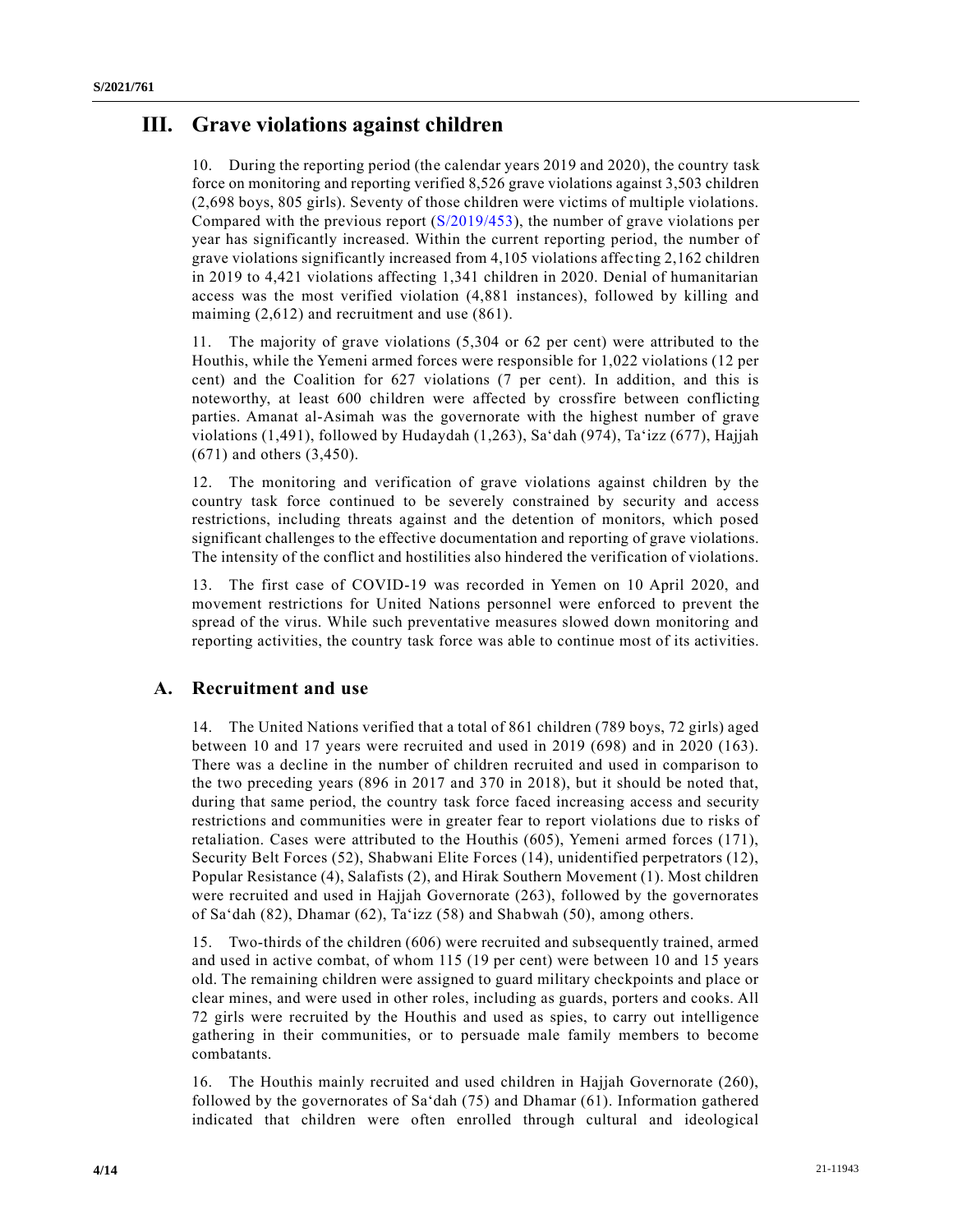programmes, which could last for several weeks. The children were then often sent to military training camps to learn how to use weapons, before being sent out to fight. For example, in one incident, the Houthis recruited a 15-year-old boy in March 2020 in Dhamar Governorate after he had attended a cultural and religious event at a Houthi office located in his village. When the boy's family found out, they went to the Houthi supervisor to ask for their son back but were threatened with imprisonment. The boy participated in fighting in several frontlines in Sana'a, Sa'dah and Bayda' Governorates.

17. Recruitment and use of children by the Yemeni armed forces mainly took place in the governorates of Shabwah (36), Ma'rib (20) Dali' (19), Ta'izz (17) and Bayda' (15). For example, the Yemeni armed forces recruited one 14-year-old boy in April 2020 in Bayda' Governorate and transferred him to a military camp in Abyan Governorate, where he received a monthly salary between 60,000 and 80,000 Yemeni rial (approximately \$130). The boy participated in hostilities. When not fighting, the boy was used to guard the gates of the camp.

18. The Security Belt Forces mainly recruited and used children from the governorates of Abyan (24), Lahij (15) and Dali' (10). For example, the Security Belt Forces recruited one 10-year-old boy in January 2020 in Abyan Governorate and took him in a military vehicle to participate in fighting against the Houthis in Hudaydah Governorate.

19. Poverty, unemployment and limited access to education, vocational training and livelihood opportunities remained key drivers of child recruitment in Yemen. Children joined parties to the conflict to provide financial support to their families. In many cases, that was the only source of income for the family. Social factors also influenced behaviours: for example, the affiliation of peers or relatives with an armed group contributed to recruitment. Religious beliefs and political ideologies were less perceived as drivers for recruitment during the reporting period, but they did play a role in encouraging some children to join the ranks of parties. In certain cases, children had been recruited with the agreement of the family, but there were also verified cases of forced recruitment. Children were often recruited in groups through collective mobilization campaigns.

20. Finally, the recruitment and use of children was frequently connected to other grave violations. Mines, explosive remnants of war, air strikes or gunshots killed or maimed many boys while they were being used in hostilities or while they were operating checkpoints or delivering supplies to fighters. For example, in July 2020 in Saqayn District, Sa'dah Governorate, the supervisor of a Houthi-run summer camp took three children to a military training camp in Ma'rib Governorate without the knowledge of their families. The boys were trained in the use of weapons, given military uniforms and assigned as guards of the camp. Three days later, the camp was targeted in an air strike in which the boys were killed. In another example, a 14 -yearold boy recruited by Yemeni armed forces in Jawf Governorate in March 2018 had participated in fighting along several frontlines in Jawf Governorate since March 2020. In October 2020, the boy was killed by a ballistic missile fired by the Houthis targeting the frontline.

#### **Deprivation of liberty of children for their alleged association with armed forces or armed groups**

21. During the reporting period, 111 boys between the ages of 12 and 17 years were deprived of their liberty for their alleged association with opposing parties to conflict for periods ranging from six months to three years. A total of 97 cases of deprivation of liberty were verified in 2019, and 14 in 2020. The children were held by the Houthis (70), Yemeni armed forces (37), the Coalition (3) and the Security Belt Forces (1).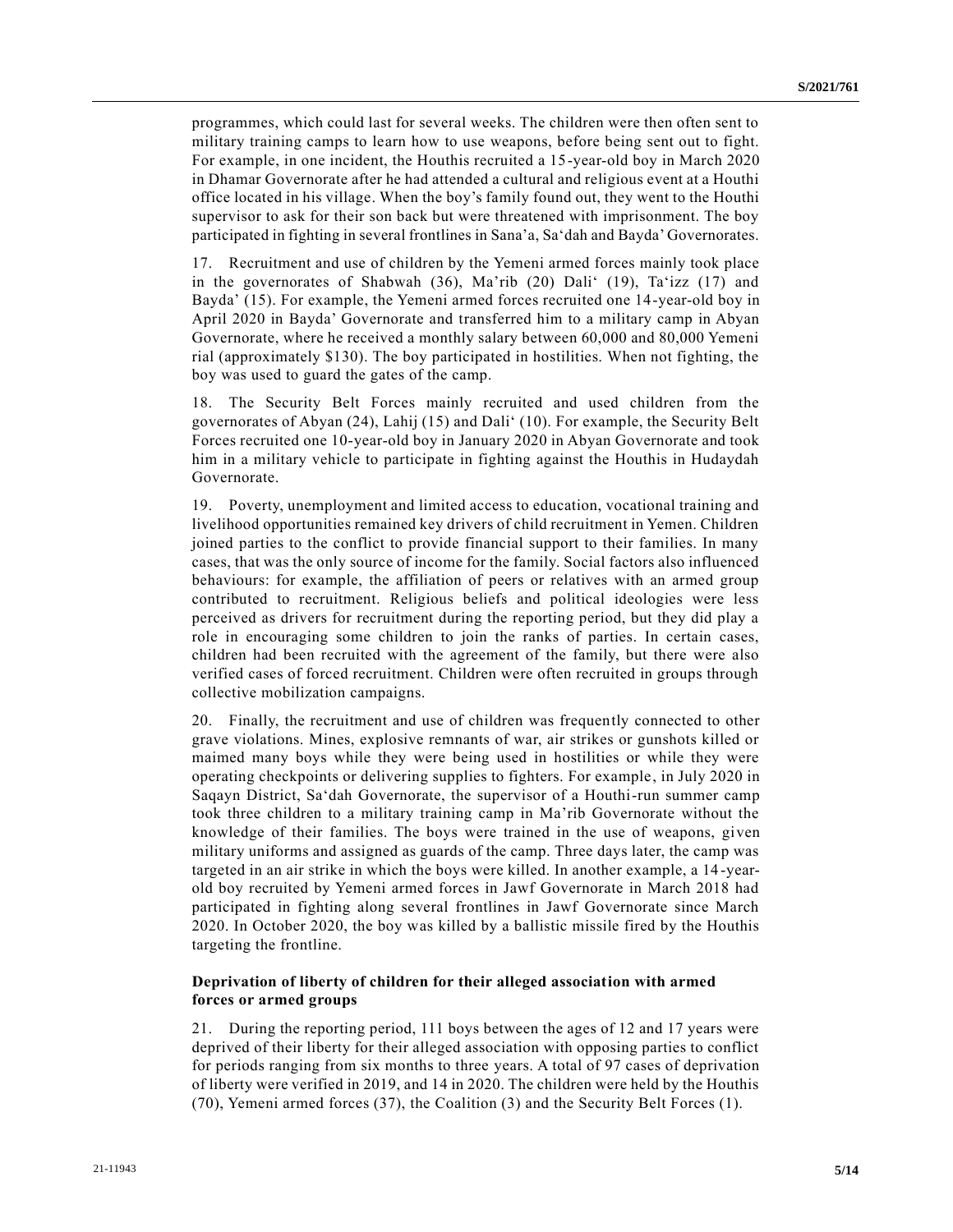22. Of those, the Coalition captured 25 boys and handed them over to the Government of Yemen, which held them before releasing them to an interim care centre in Ma'rib in October 2019. The country task force facilitated their reunification with their families. In a separate development, the country task force was granted access to a detention facility in Sana'a in December 2019; it identified 68 boys captured by the Houthis during a military operation. All children were released in January 2020, transferred to an interim care centre and later reunified with their families.

## **B. Killing and maiming**

23. The country task force verified that a total of 2,612 children (1,889 boys, 723 girls) were killed (678) or maimed (1,934) during the reporting period. Of those children, 1,488 were killed or maimed (1,073 boys, 415 girls) in 2019 and 1,124 (816 boys, 308 girls) in 2020. Those figures represent a slight reduction compared with the preceding two years (1,354 in 2017 and 1,689 in 2018). It should be noted that while conflict escalated during the reporting period, several new frontlines were not accessible to the country task force. It is therefore possible that the reduction was also linked to a lack of access and underreporting.

24. Child casualties were attributed to Houthis (548), followed by the Coalition (436), the Yemeni armed forces (217), Security Belt Forces (60), Popular Resistance (48), Islamic State (13) and Al-Qaida in the Arabian Peninsula (7). The remaining 1,283 child casualties were attributed to unidentified perpetrators; 545 child casualties resulted from crossfire between various parties and 738 were the result of either attacks against civilians by unidentified combatants (272) or explosive remnants of war and improvised explosive devices (466). The majority of casualties were verifi ed in the governorates of Hudaydah (602) and Ta'izz (523), representing 43 per cent of the total number of children killed or maimed. A further 343 child casualties occurred in Dali' Governorate, 206 in Jawf Governorate, 166 in Sa'dah Governorate, 144 in Ma'rib Governorate, 136 in Bayda' Governorate and 126 in Hajjah Governorate. Overall, child casualties were verified in 19 of the 22 governorates in Yemen.

25. Mortar and artillery shelling, often in built-up residential areas, caused the largest amount of child casualties, affecting 831 children (32 per cent). These incidents largely occurred in the governorates of Hudaydah (277), Ta'izz (192) and Dali' (145). For example, on 31 May 2020, three shells attributed to the Houthis hit a residential neighbourhood in Harat al-Hali District, Hudaydah Governorate, around 1 kilometre from an active frontline. As a result of the shelling, shrapnel flew through the walls and doors of houses, killing of two children and maiming another 16.

26. Ground fighting, some of which involved sniper fire and the firing of small arms, was the second main cause of child casualties, affecting 631 children (24 per cent). Similar to mortar and artillery shelling, incidents related to ground fighting were also prevalent mainly in the governorates of Ta'izz (173), Hudaydah (171) and Dali' (87) and mainly occurred along active frontlines.

27. Mines and explosive remnants of war continued to kill and maim children and were the third highest cause of child casualties (545) in the reporting period (21 per cent). Most could not be attributed to a specific perpetrator, but there are reports of widespread use of landmines by armed groups.<sup>2</sup> The use of such means was most prevalent in the following governorates: Hudaydah (92), Bayda' (81), Ta'izz (77), Jawf (60) and Ma'rib (48). The intensification of the conflict around existing and emerging frontlines caused large-scale displacement of the Yemen population, exposing communities to increased risks of landmines and explosive remnants of war.

**\_\_\_\_\_\_\_\_\_\_\_\_\_\_\_\_\_\_**

<sup>2</sup> [S/2021/79;](https://undocs.org/en/S/2021/79) [S/2020/70.](https://undocs.org/en/S/2020/70)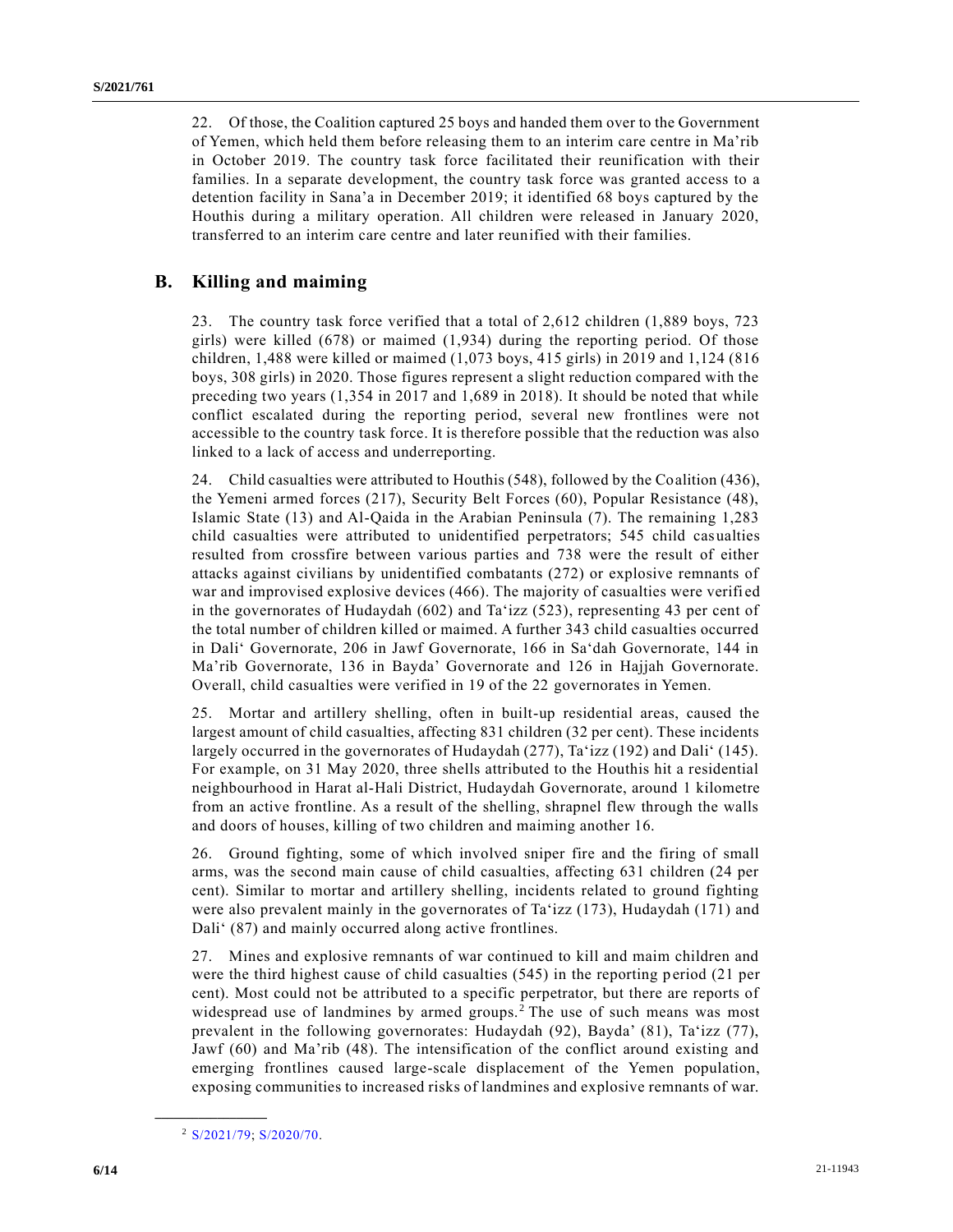For example, in one incident on 16 April 2019, a landmine exploded in Hazm District, Jawf Governorate affecting five boys who were playing in the area, killing (2) and maiming (3) them. Another incident occurred on 7 August 2020 when a cluster bomb exploded in Harib al-Qaramish District, Ma'rib Governorate. Children had found the cluster bomb and, without knowing what it was, threw it onto a fire. Two child ren were killed and two were maimed as a result of the explosion.

28. A further 355 child casualties were the result of air strikes and other aerial attacks (14 per cent), a significant reduction from the preceding two years, 2017 and 2018 (1,477). The majority of those casualties were the result of air strikes and other aerial attacks attributed to the Coalition (341). The remaining 14 could not be attributed to a specific party. All took place across the northern governorates, mainly in Jawf (91), Hajjah (79), Sa'dah (56), Dali' (31) and Amanat al-Asimah (21). The deadliest airstrike took place on 15 February 2020 in Maslub District, Jawf Governorate, when a Coalition airstrike hit civilian houses, resulting in the killing (26) and maiming (18) of 44 children.

29. Finally, there was an increasing trend of military vehicles running over children or crashing with civilian vehicles during the reporting period, which led to 121 child casualties (5 per cent), mainly occurring in areas under the control of the Government and the Security Belt Forces in the following governorates: Abyan (21), Ta'izz (21), Aden (20) and Lahij (18). For example, on 30 August 2020, three boys were riding on a motorbike in Khanfar District, Abyan Governorate, when a speeding militar y vehicle belonging to the Security Belt Forces hit them. They were immediately taken to the nearest hospital for treatment, but all subsequently died.

#### **C. Rape and other forms of sexual violence**

30. The country task force verified 14 incidents of sexual violence affecting seven girls and seven boys between the ages of 6 and 16 years; 4 of those incidents were verified in 2019 and 10 in 2020. The number was similar to that for the preceding two years, 2017 and 2018 (14). However, the actual number of cases is believed to be much higher, as rape and other forms of sexual violence against children continued to be greatly underreported owing to fear of stigmatization, cultural norms, lack of awareness, fear of reprisals, and lack of adequate support services or avenues for accountability.

31. The verified cases were attributed to the Houthis (10), the Yemeni armed forces (2), Security Belt Forces (1) and Salafists (1). Some of the child survivors of sexual violence reported having been raped multiple times and had been subjected to threats if they reported what had happened to them and sought support. Those were verified in the governorates of Ta'izz (5), Hajjah (3), Aden (1), Bayda' (1), Hudaydah (1), Amanat al-Asimah (1), Amran (1) and Sana'a (1).

#### **D. Attacks on schools and hospitals**

**\_\_\_\_\_\_\_\_\_\_\_\_\_\_\_\_\_\_**

32. A total of 72 attacks on schools (37) and hospitals (35), including on protected persons in relation to schools and/or hospitals,<sup>3</sup> were verified during the reporting period: 36 attacks (21 schools; 15 hospitals) occurred in 2019 and another 36

<sup>3</sup> For the purposes of the present report, the phrase "protected persons in relation to schools and/or hospitals", used in Security Council resolutions [1998 \(2011\),](https://undocs.org/en/S/RES/1998(2011)) [2143 \(2014\)](https://undocs.org/en/S/RES/2143(2014)) and [2147 \(2018\),](https://undocs.org/en/S/RES/2147(2018)) as well as in the statements by the President of the Security Council of 17 June 2013 [\(S/PRST/2013/8\)](https://undocs.org/en/S/PRST/2013/8) and 31 October 2017 [\(S/PRST/2017/21\)](https://undocs.org/en/S/PRST/2017/21), refers to teachers, other educational personnel, students, doctors and patients.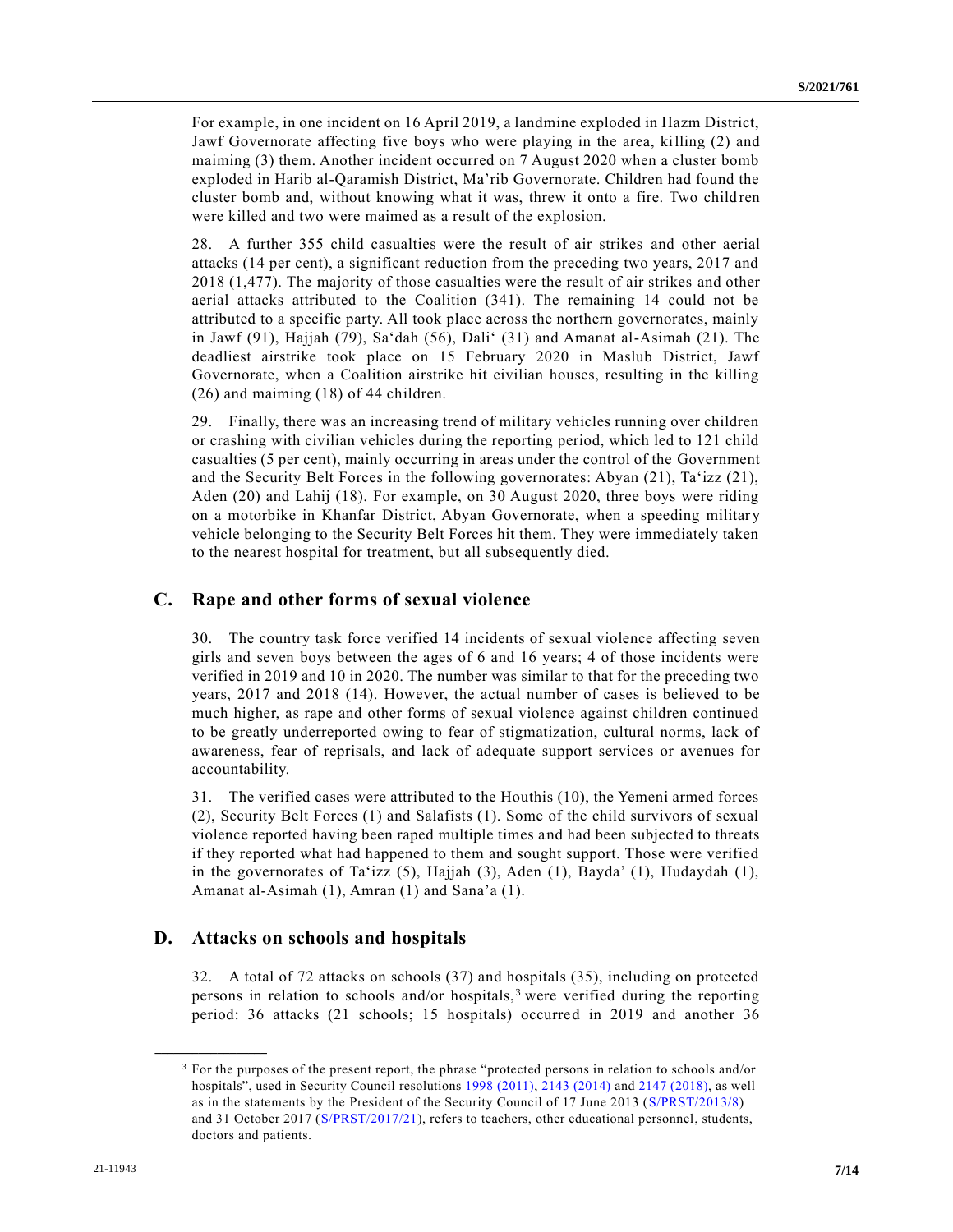(16 schools and 20 hospitals) in 2020. The trend remained at similar level compared with the two previous years (36 in 2017; 44 in 2018). Schools and hospitals were attacked, destroyed, looted and education and health personnel, as well as students and patients, were threatened, intimidated, detained or killed.

#### **Attacks on schools and protected persons in relation to schools**

33. A total of 37 attacks on schools were verified in the governorates of Dali' (10), Ta'izz (8), Raymah (6), Ma'rib (3), Shabwah (3), Hajjah (2), Bayda' (1), Hudaydah (1), Jawf (1), Mahwit (1) and Sa'dah (1). The majority of the incidents were attacks attributed to the Houthis (25), followed by the Coalition (4), the Yemeni armed forces (3) and unidentified combatants (3), or resulted from crossfire between the Houthis and the Yemeni armed forces (1) and between Popular Resistance and the Yemeni armed forces (1).

34. The incidents suspended the education of thousands of children and caused panic among communities. Many schools were the targets of heavy shelling, some on multiple occasions, and had their facilities and classrooms damaged. Some schools were razed. For example, in September 2020, the Houthis shelled an elementary school in Salah District, Ta'izz Governorate, multiple times, damaging five classrooms. It is noteworthy that elements of the Yemeni armed forces had occupied the school since April 2020. In other incidents schools were destroyed by air strikes, landmines planted inside school buildings and the Houthis opening fire at school buildings.

35. Furthermore, teachers have been intimidated, threatened with accusations of treason, and detained by parties to conflict. In one incident, in October 2019, soldiers of the Yemeni armed forces intimidated the teachers of a primary school in Mayfa'ah District, Shabwah Governorate, which resulted in the students fleeing the school and returning home. The soldiers deployed in the school and raised the flag of Yemen on top of the building.

#### **Military use of schools**

36. The country task force verified that 80 schools had been used for military purposes, including 46 in 2019 and 34 in 2020. Most incidents were a ttributed to the Houthis (70), followed by the Yemeni armed forces (5), unidentified combatants (4) and Popular Resistance (1). Incidents were most prevalent in northern governorates under the control of the Houthis, including Mahwit (23), Raymah (20) and Sa'dah (20).

37. There were many incidents in which the Houthis used schools to disseminate propaganda and carry out recruitment drives. In January 2020, for example, in Sahar District, Sa'dah Governorate, Houthi leaders held a political meeting inside a primary school, inviting local residents and students to attend and listen to speeches in which they solicited financial and human resources in support of their cause. A recruitment committee remained at the school for three days, causing parents to fear that the school might be targeted in air strikes. Consequently, students stopped attending classes.

38. The Houthis took advantage of school suspensions due to the COVID-19 pandemic and began to use schools as training and military barracks. Schools were used as sleeping quarters or offices for soldiers and storage for military equipment. In April 2019, a school in Mukha' District, Ta'izz Governorate, was used to store explosive material which subsequently exploded. Overall, the country task force verified eight incidents in which schools were used for military purposes and then damaged, which led to the partial or complete destruction of the facilities.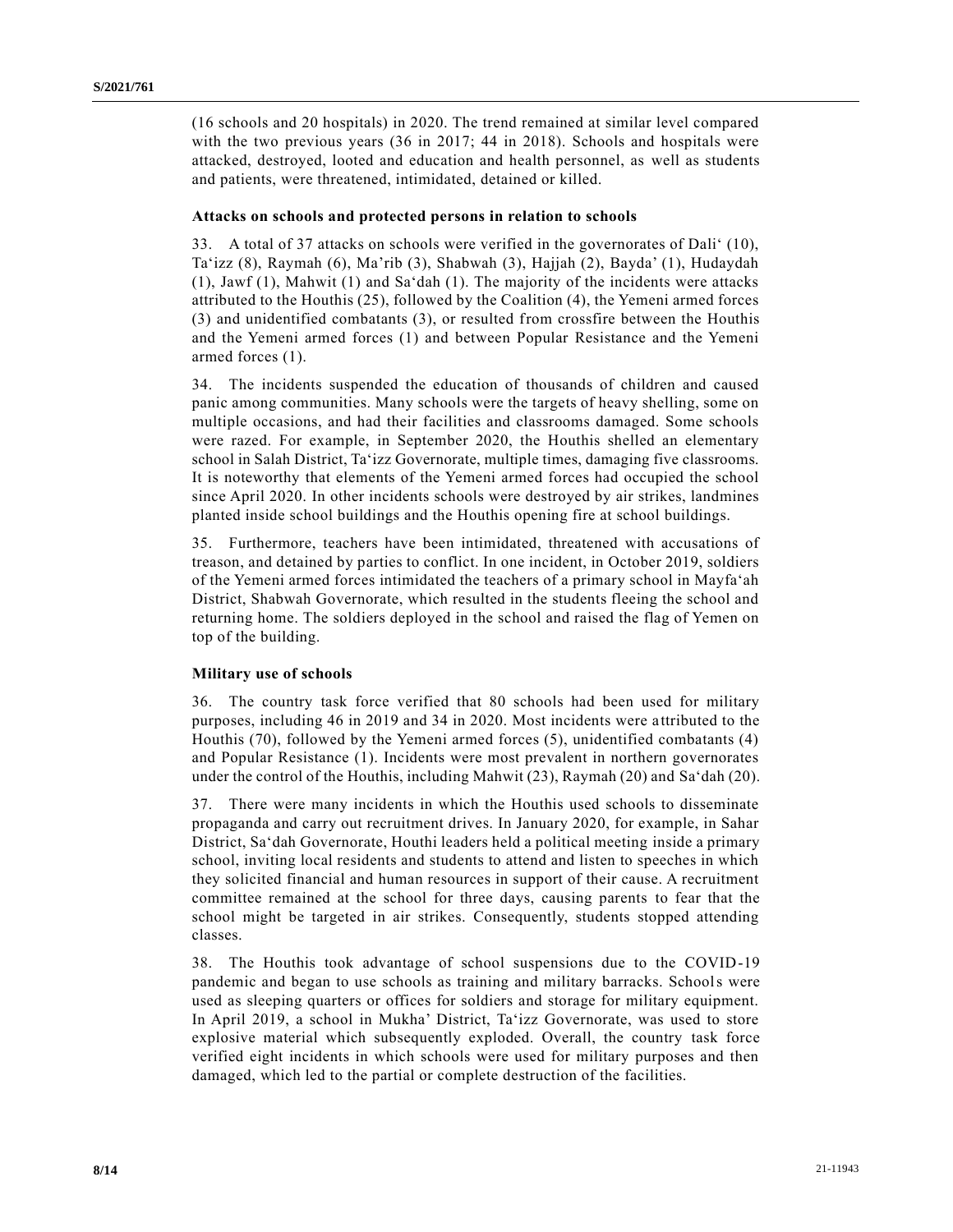#### **Attacks on hospitals and protected persons in relation to hospitals**

39. The country task force verified 35 attacks on hospitals, 20 of which occurred in Ta'izz Governorate, while the remaining 15 took place in the governorates of Dali' (5), Hadramawt (3), Raymah (2), Ma'rib (2), Abyan (1), Lahij (1) and Shabwah (1). The incidents were attacks attributed to the Houthis (15), the Yemeni armed forces (10), Security Belt Forces (3), Popular Resistance (2), unidentified combatants (2), the Coalition (1) and Shabwah Elite Forces (1), or were the result of crossfire between the Yemeni armed forces and Popular Resistance (1).

40. The majority of the attacks came in the form of mortar and artillery shelling destroying hospital buildings and medical equipment, and injuring patients and staff, which led to the suspension of medical services. There were also several incidents that involved the looting of essential medical supplies. For example, in October 2020, Al-Amal hospital and cancer treatment centre in Qahirah District, Ta'izz Governorate, was targeted with anti-aircraft weapons attributed to the Houthis. Two of the hospital staff were injured in the attack, as well as one 14-year-old boy who was playing outside the hospital.

41. In other incidents, doctors and medical staff were assaulted, detained and threatened. For example, in April 2020, the Yemeni armed forces assaulted medical personnel in Taiseer medical compound, in the city of Shihr in Hadramawt Governorate. A military vehicle drove into the health compound carrying combatants of the Yemeni armed forces who proceeded to beat a male nurse and assaulted the finance manager, breaking his arm. The Yemeni armed forces then surrounded the compound and blocked the entrances, holding 18 staff inside for two days. In another incident, the Houthis stormed the Wahda hospital in Salah District, Ta'izz Governorate, detaining the assistant director for two hours.

42. Some hospitals were attacked several times throughout and before the reporting period. For example, Thawrah hospital in Salah District, Ta'izz Governorate, which had been attacked on multiple occasions in 2015 by both the Yemeni armed forces and the Houthis, was subjected to further attacks in August 2019, December 2019 and June 2020.

#### **Military use of hospitals**

43. Although much less prevalent than the military use of schools, the country task force verified the use of four hospitals for military purposes by the Houthis (2) and the Yemeni armed forces (2) in the governorates of Dali' (2), Ma'rib (1) and Ta'izz (1). For example, in March 2020 in Salah District, Ta'izz Governorate, the Yemeni armed forces ordered the director of a health centre to vacate the premises so that they could use it as military barracks. As a result, staff were unable to treat any patients for three days and had to use the director's house until another building was ready to operate one week after the evacuation of the previous building.

### **E. Abduction**

44. The country task force verified the abduction of 86 children (83 boys, 3 girls), some as young as 10 years old. Of these children, 31 were abducted in 2019 and 55 in 2020 by the Houthis (46), the Yemeni armed forces (31), Security Belt Forces (4), Hadrami Elite Forces (3), Popular Resistance (1) and the Yemeni Islah Party (1). The abductions were verified mainly in the governorates of Shabwah (23), Hajjah (11), Sa'dah  $(9)$  and Jawf  $(8)$ .

45. Abduction was primarily used for recruiting children. For example, in February 2019 a 16-year-old boy was abducted from Aflah al-Yaman District, Hajjah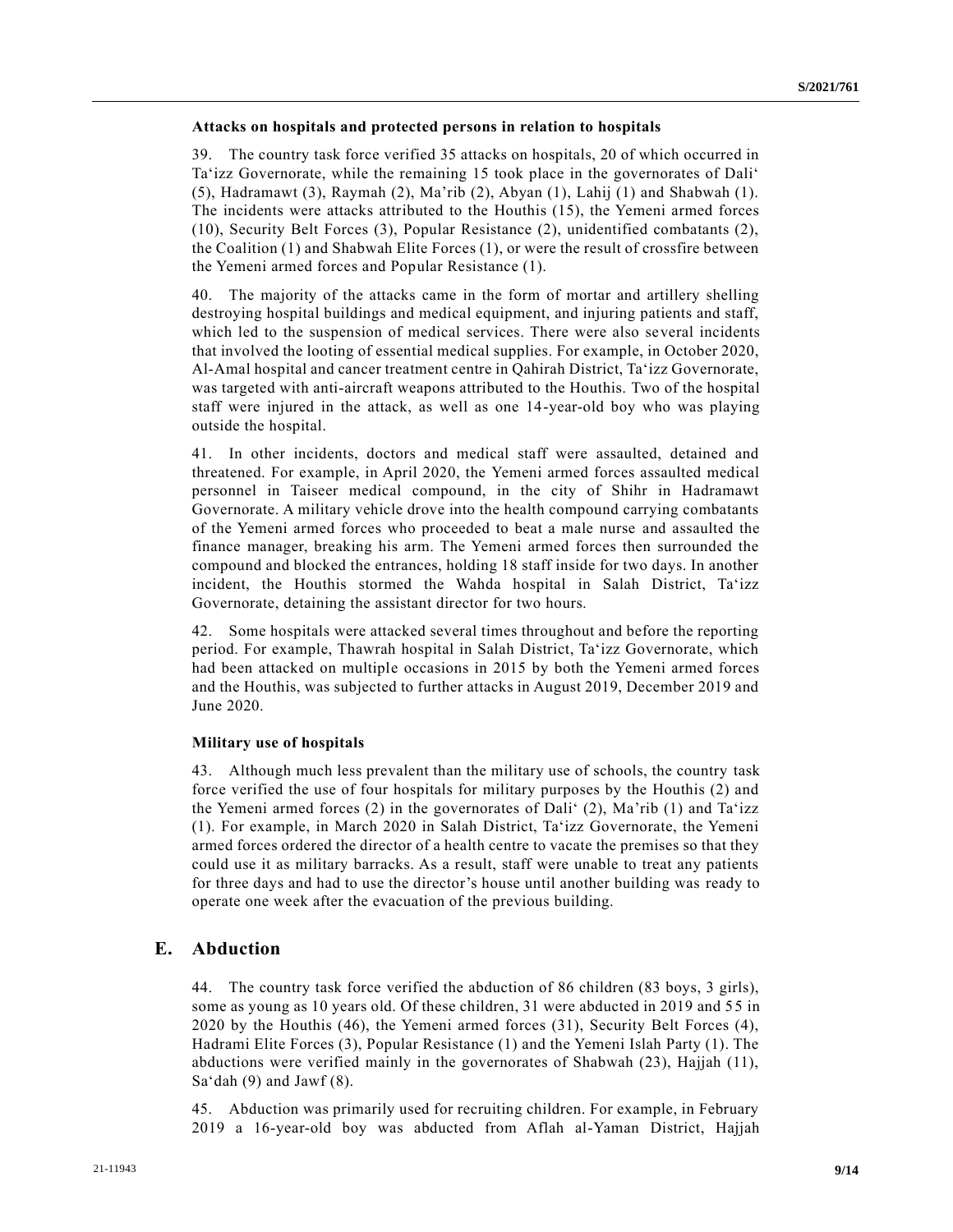Governorate, and subsequently recruited by the Houthis, who took him to a military camp for three months to undergo training. After the training, the boy was deployed to frontline locations for four months, where the Yemeni armed forces captured him in October 2019. In November 2019, he was handed over to the Coalition, which transferred him to a government-run interim care centre in Ma'rib. In another incident, in May 2020, the Houthis abducted a 16-year-old boy in Sahar District, Sa'dah Governorate. The boy was taken under the pretext of being used to smuggle khat into Saudi Arabia, as his father was known in the community to be a smuggler. However, he was sent to a military training camp instead, after which he was sent to Jawf Governorate to participate in hostilities without his family's knowledge. In June 2020, he was killed in an airstrike that was targeted at the military vehicle in which he was travelling.

### **F. Denial of humanitarian access**

46. The country task force verified 4,881 incidents of denial of humanitarian access, which made it the most prevalent violation during the period under review. Of those, 1,848 denials were verified in 2019, and 3,033 in 2020. While that significant increase could partly be the result of capacity-building initiatives to reinforce the monitoring of the violation, it also signified a severe deterioration in the operating environment for humanitarian actors in Yemen.

47. Altogether 83 per cent of the incidents of denials were attributed to the Houthis (4,055), followed by the Yemeni armed forces (588), the Coalition (186) and unidentified perpetrators (52). Most denials occurred in the governorate of Amanat al-Asimah (1,426), followed by the governorates of Sa'dah (716), Hudaydah (649), Ibb (319) and Hajjah (266).

48. Among these incidents, 60 per cent involved restrictions of movement within the country (2,934). In northern Yemen, this was mainly due to the Houthis imposing restrictive regulations, combined with unpredictable blockages in which the delivery of assistance and services, as well as routine travel, were regularly obstructed. Towards the end of 2020, there was a rise in the number of reports of delays and hold ups of humanitarian personnel at checkpoints whenever female staff were found to be travelling without a *mahram* (male guardian), particularly in Hajjah and Hudaydah Governorates. The country task force also verified reports that in southern Yemen, at times, payment was being demanded at road checkpoints to allow passage. Such demands were declined by the humanitarian agencies affected.

49. Interference in the implementation of humanitarian activities was the second most common type of denial of humanitarian access. There were 1,345 incidents (28 per cent), which included interference in local beneficiary registration, obstruction of humanitarian assessments and attempts to divert aid. There were additional reports of delays and denials of implementation of subagreements on projects of non-governmental organizations, as well as associated attempts to influence the content of projects.

50. Violence affecting humanitarian personnel, assets and facilities was the third most common type of denial of humanitarian access, with 450 incidents (9 per cent). Among the most emblematic incidents were the killing, assault, arbitrary detention, arrest, harassment, threatening and intimidation of humanitarian personnel. For example, three ICRC staff members were killed in the attack on Aden airport on 30 December 2020 which was targeted at an arriving plane carrying the new Government of Yemen. In addition, there were incidents of confiscation, looting, theft and attacks on humanitarian supplies and assets, and armed occupation of humanitarian premises.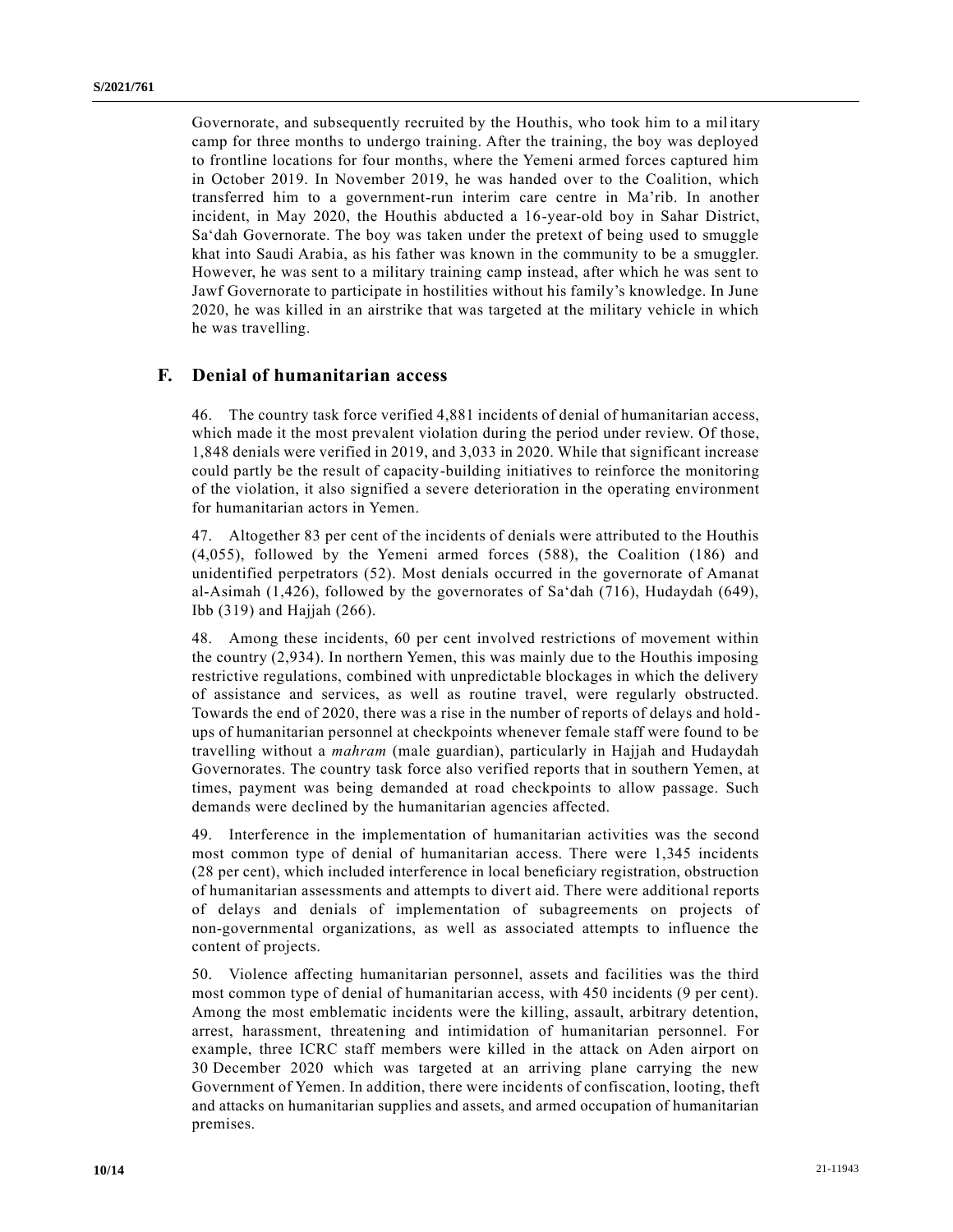51. A further 152 incidents (3 per cent) were related to movement restrictions imposed on humanitarian organizations, personnel or goods being brought into Yemen. These involved various restrictions, including denials and delays imposed on the importation of life-saving humanitarian supplies and operational assets into the country.

## **IV. Progress and challenges in ending and preventing grave violations against children**

### **A. Dialogue with the Government of Yemen**

52. The Government of Yemen remained committed to protecting children affected by armed conflict, including through its action plan signed in 2014 to end and prevent child recruitment and use and the related road map adopted in December 2018 to expedite implementation of the action plan. In the first half of 2019, the Ministry of Defence appointed 90 child protection focal points within the Yemeni Armed Forces. Forty of those focal points were given training on the identification and documentation of children associated with armed forces and groups in August 2019 in Aden. A second training event, which had been scheduled for the remaining focal points in 2019, had to be suspended because of the deteriorating security situation in Aden. Further efforts to implement the action plan and the road map were hampered by the tensions that unfolded in southern Yemen between the Southern Transitional Council and the Government of Yemen as from August 2019. This created delays in implementation that were compounded by the absence from Aden of key senior government officials during most of the reporting period.

53. Nevertheless, in February 2020, the Ministry of Defence and the Ministry of the Interior issued political and military directives to prohibit child recruitment, wh ich were further disseminated, with the support of the country task force. In March 2020, the President of Yemen issued a directive to prevent the recruitment and use of children in the armed and security forces, in which he instructed, inter alia, the establishment of child protection units in the Ministry of Defence and the Ministry of the Interior. In August 2020, the joint technical committee tasked with overseeing the implementation of the action plan and road map, was able to reconvene in Aden and resume its activities. In its first meeting, the committee recommended the reactivation of its meetings and requested that the country task force continue to provide technical support and assistance. By late 2020, the newly appointed Government in Aden expressed a renewed commitment vis-à-vis the road map and action plan. In that context, the resumption of training of the child protection focal points in the Yemeni armed forces was agreed for 2021.

54. The country task force negotiated the release of 52 children held in a security facility in Ma'rib for their alleged association with the Houthis. The Coalition encountered the children during military operations and handed them over to the Government of Yemen. They were placed in an interim care centre in Ma'rib.

#### **B. Dialogue with the Coalition to Support Legitimacy in Yemen**

55. The Special Representative of the Secretary-General for Children and Armed Conflict continued her engagement with the Coalition under the memorandum of understanding signed in March 2019 to strengthen the protection of children in Yemen and the programme of time-bound activities endorsed in January 2020 in an exchange of letters. The agreed activities have been implemented since then and the Coalition has been submitting quarterly progress reports to the Special Representative. In addition, the Office of the Special Representative, the Special Representative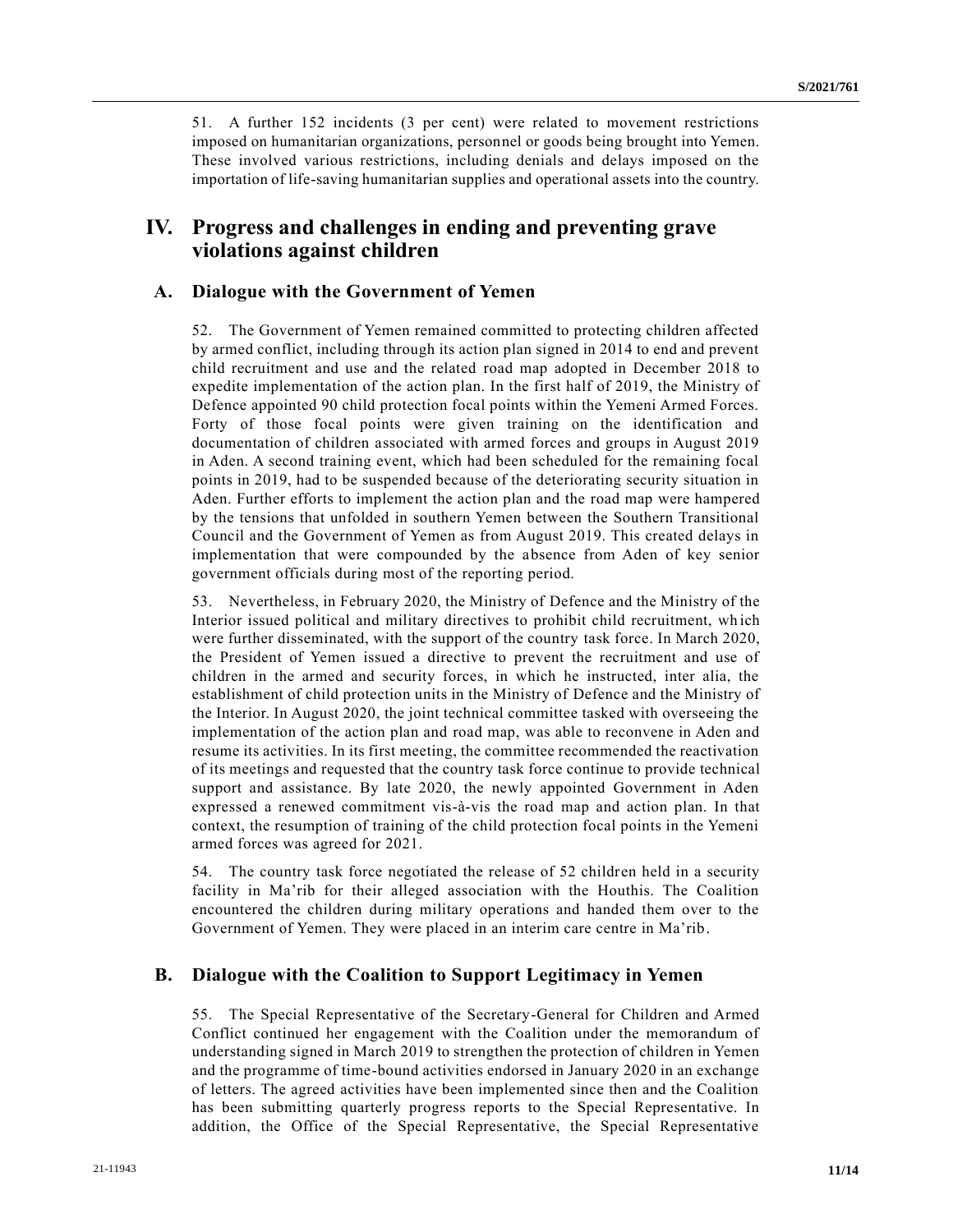personally, Coalition representatives and the countries that are members of the Coalition have been holding regular meetings to review and discuss the programme's status of implementation and agree on priority activities.

56. In June 2020, the Coalition was delisted from the annexes of the Secretary-General's annual report on children and armed conflict [\(A/74/845-S/2020/525\)](https://undocs.org/en/A/74/845) for the violation of killing and maiming, following a sustained significant decrease in killing and maiming in air strikes and the signing and implementation of the programme of time-bound activities to support the implementation of the memorandum of understanding. The delisting was conditional on the continued further decrease and full implementation of all aspects of the memorandum of understanding between the United Nations and the Coalition.

### **C. Dialogue with the Houthis**

57. A dialogue focused on child protection was formalized in July 2019, with the Houthis appointing a senior-level focal point to lead the discussions on developing a joint action plan with the United Nations to end and prevent grave violations against children. A joint technical committee was established to support the dialogue. The committee included 20 representatives of the group's various components. Negotiations about a draft action plan have been ongoing since September 2019. In addition, a protocol for the handover of children captured during military operations was signed in April 2020. That was followed by the training of 30 officers and 19 members of the joint technical committee on key international legal frameworks and aspects of the protection of children in armed conflict. The developments made it possible to secure the release of 68 children encountered in military operations and held for their alleged association with the Yemeni armed forces. They were taken to a newly established interim care centre in Sana'a, and the country task force was able to reunite the children with their families.

#### **D. Other advocacy initiatives**

58. In 2020, a group of friends of children and armed conflict was formed for Yemen with the objective of gathering key actors in the community of Member States in support of advocacy among parties to conflict. The first formal meeting, chaired by Switzerland and the European Union, was held on 7 October 2020.

## **V. Observations and recommendations**

59. I am dismayed by the increase and scale of grave violations committed against children by all parties to the conflict in Yemen, as outlined in the present report. The prolonged conflict across the country, compounded by a multiplication of active frontlines and armed actors, has resulted in worrying and ongoing patterns of violations over the years, which have caused enormous suffering for children, their families and communities. I condemn these grave violations against children and urge all parties to abide by their obligations and responsibilities under international humanitarian law and international human rights law.

60. I am troubled by the significant increase in incidents of denial of humanit arian access in Yemen during the reporting period, which is the most prevalent grave violation. This has affected millions of children and other conflict-affected communities in their access to life-saving assistance. I urge all parties to the conflict to facilitate safe, rapid and unhindered access for commercial imports, and humanitarian supplies and personnel, to all conflict-affected governorates. I further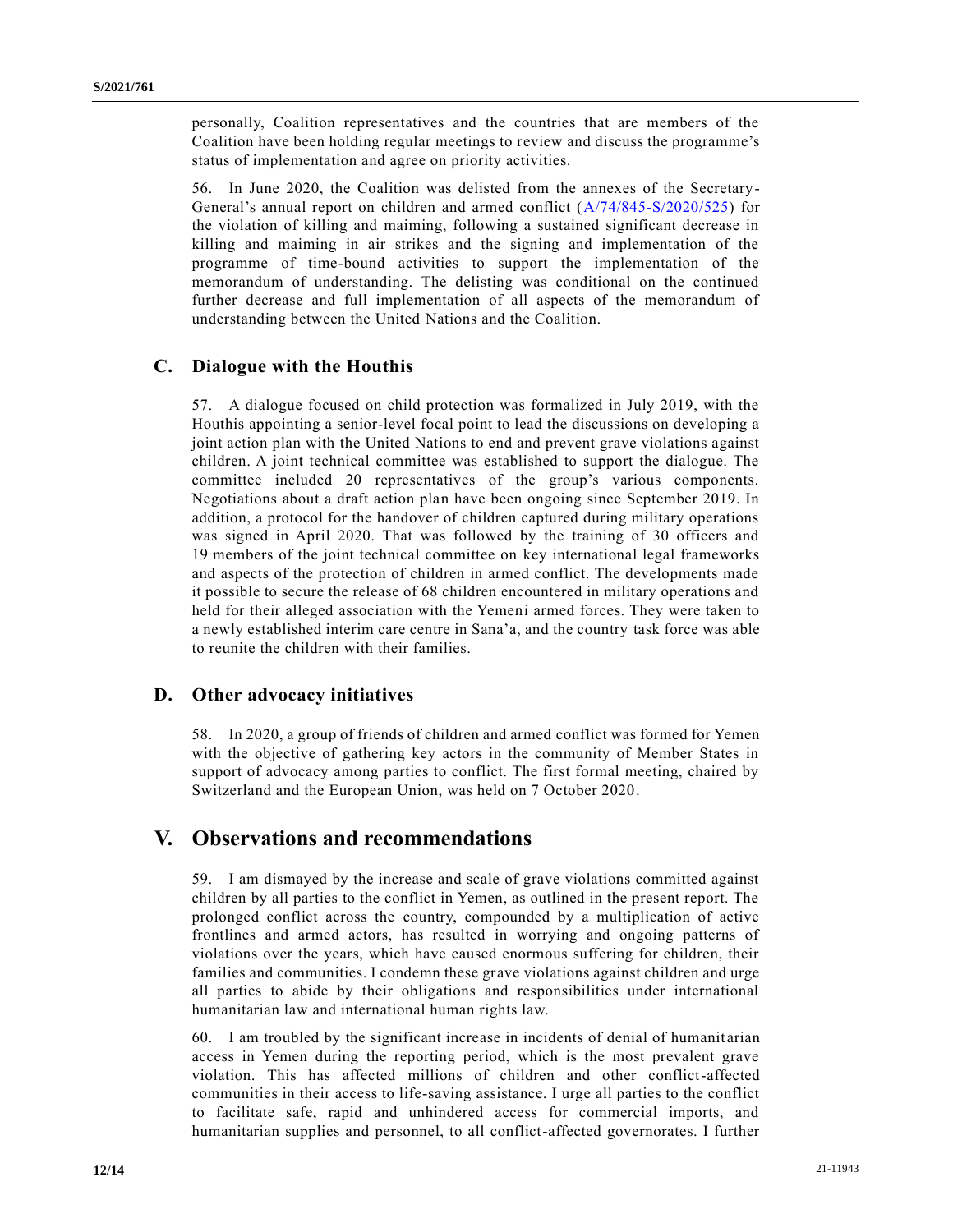call on all parties to take the necessary steps to remove restrictions on the movement of commercial and humanitarian goods into the country and their distribution throughout in order to reach the entire civilian population. I emphasize the importance of allowing the immediate access of children to health care and education services, nutrition and immunization assistance. I welcome the constructive efforts made by humanitarian agencies and donors working together to promote humanitarian access and principled aid delivery across Yemen during the reporting period. These efforts have led to several improvements and must continue.

61. I am extremely concerned at the persisting high numbers of children killed and maimed as a result of the conflict in Yemen, including by air strikes, shelling, often in residential areas, landmines and explosive remnants of war. I urge all parties to immediately take all preventive and mitigating actions necessary to avoid and minimize harm and better protect children, including in the conduct of military operations, to swiftly investigate incidents, and to refrain from the use of explosive weapons in populated areas.

62. I am seriously concerned at the elevated number of children recruited and used. I urge all parties to stop and prevent child recruitment and use, and to immediately release from their ranks all children below the age of 18, without exception.

63. I am concerned that children continue to be deprived of liberty for their alleged association with opposing parties to the conflict and urge all parties to release from detention the children held on these grounds. I remind parties that children formerly associated with parties to conflict must be treated primarily as victims, and alternatives to detention should be pursued in accordance with their obligations under international law and in line with international standards, including the Principles and Guidelines on Children Associated with Armed Forces or Armed Groups, endorsed by Yemen. I urge all relevant parties to provide child protection actors with access to those children.

64. I am further concerned by the continuing attacks on schools and hospitals, including attacks and threats on protected persons in relation to schools and hospitals. I urge all relevant parties to immediately cease attacks and threats of attacks on medical and education facilities and protected persons, and to take the necessary measures to cease indiscriminate attacks against them. I call upon all parties to vacate the schools and hospitals used for military purposes and respect their civilian character in accordance with international humanitarian law. I call on relevant parties to ensure that children's access to health and education is not impeded by military operations.

65. I welcome the decrease in cases of child recruitment and use attributed to the Yemeni armed forces. I further welcome the continued commitment of the Government of Yemen to strengthen the protection of children affected by armed conflict and abide by national and international law to end and prevent grave violations against children. I note the Government's efforts to adopt and put in place concrete measures to halt and prevent recruitment and use of children within the framework of its action plan signed with the United Nations in 2014 and the road map adopted in 2018 to expedite the action plan's implementation. I further take note of the political and military directives issued to prevent the recruitment of children, and the subsequent training of 40 military officers. I encourage the Government of Yemen to continue its constructive engagement with the United Nations to fully implement the activities agreed in the road map, including through the revitalization and reconstitution of the interministerial joint technical committee under the new cabinet.

66. Nevertheless, the noticeable increase in cases of killing and maiming of children attributed to government forces is worrying and I urge the Government of Yemen to put in place immediate measures to mitigate and reduce this trend.